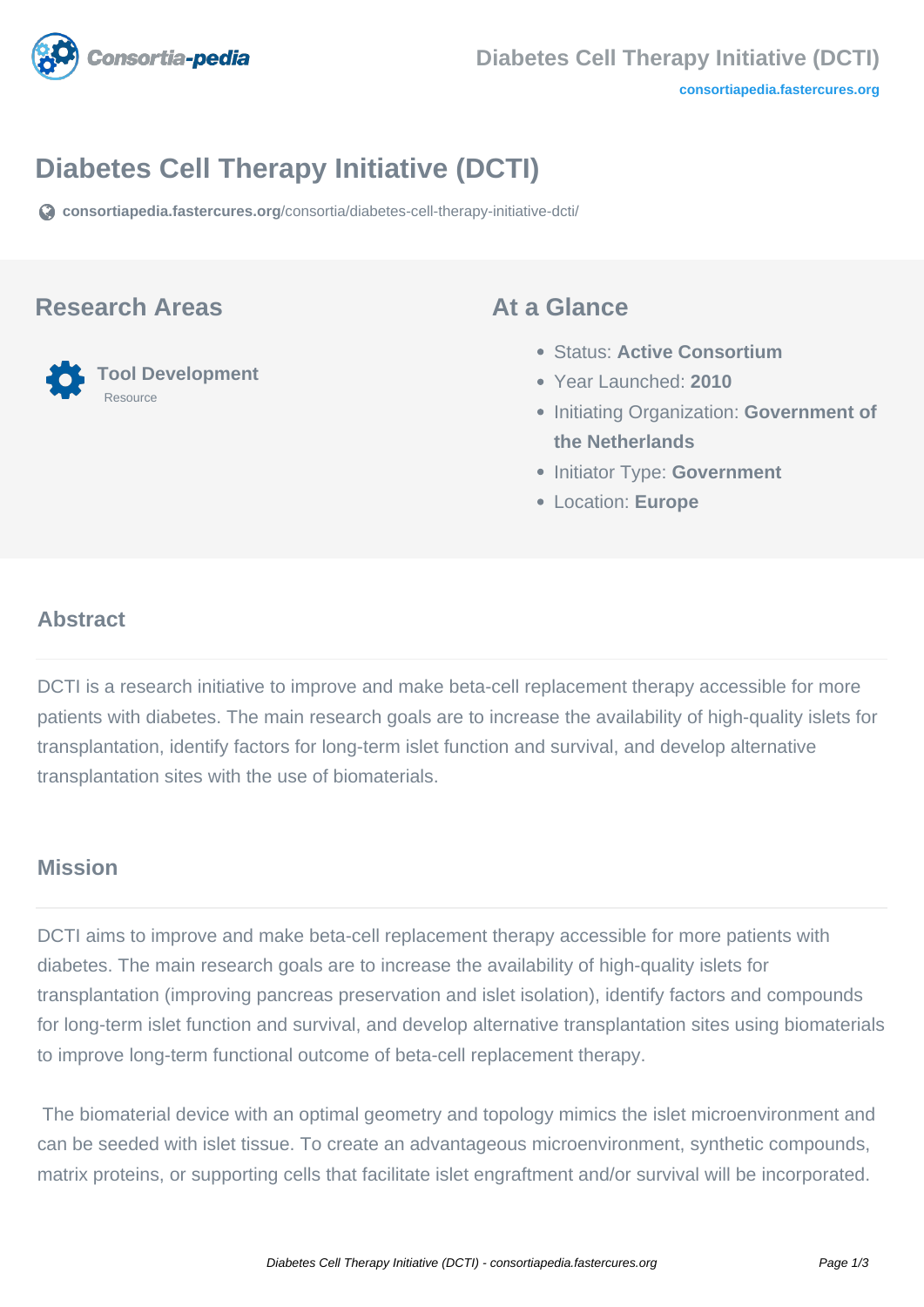

#### **Diabetes Cell Therapy Initiative (DCTI)**

#### **[consortiapedia.fastercures.org](http://consortiapedia.fastercures.org/)**

In addition, adult islet progenitor cells will be used in the device to explore its potential use in stem cell therapy. Therefore the development of a biomaterial device for beta-cell replacement therapy is focused not only on improvement of current islet transplantation but also on future beta-cell therapy using cells from alternative sources.

## **Structure & Governance**

# **Financing**

To accelerate the search for a cure for Type 1 diabetes, the Dutch Diabetes Research Foundation set up an expertise center for cell therapy in 2008. In this expertise center, DCTI and three other excellent projects aimed at finding a cure for Type 1 diabetes through beta-cell therapy are included. The Dutch Diabetes Research Foundation facilitated DCTI project with a €1 million grant and monitors its progress.

## **Links/Social Media Feed**

Homepage <http://www.dcti.net/>

# **Sponsors & Partners**